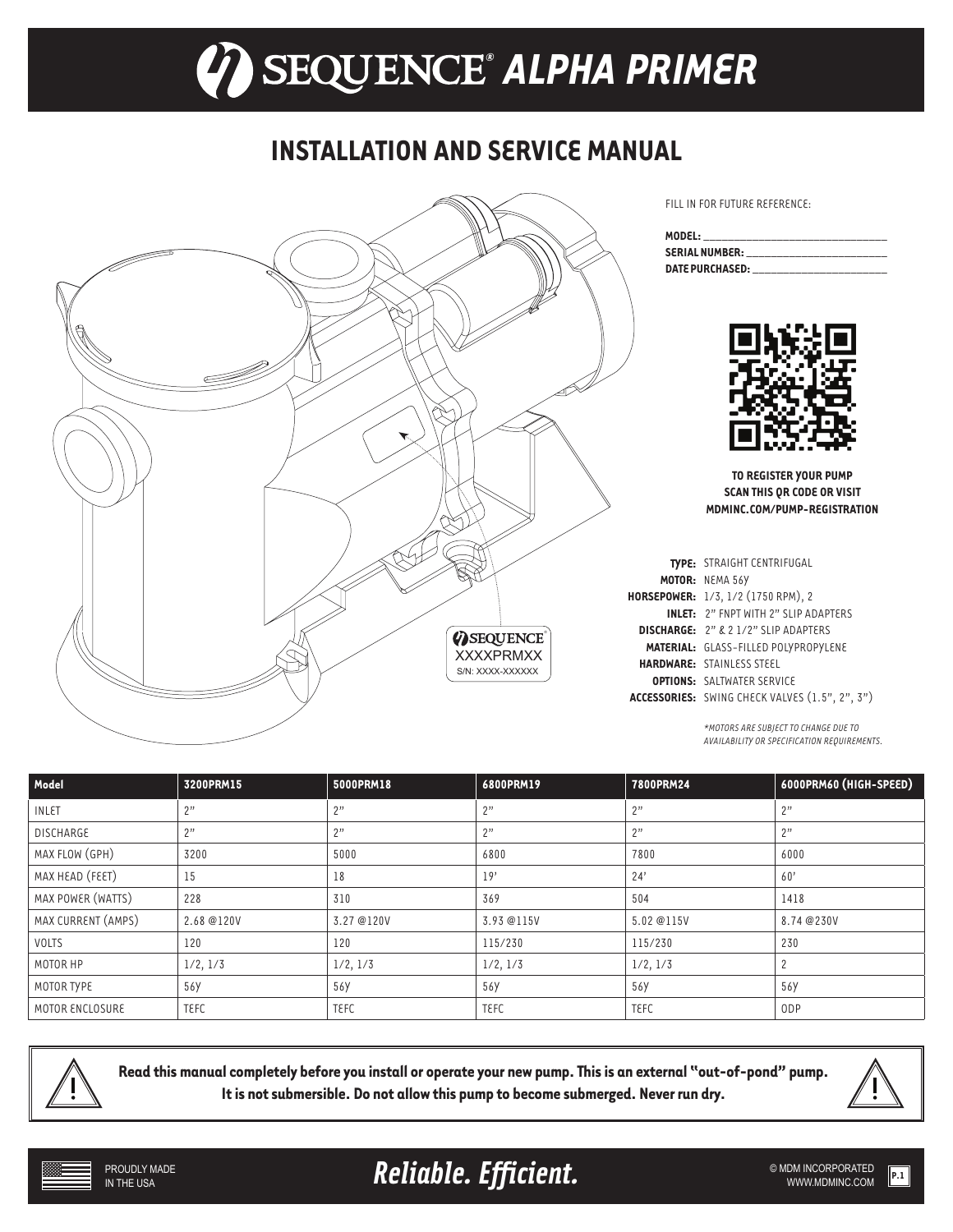## *® ALPHA PRIMER*

We congratulate you on your choice of the Sequence® Alpha Primer. It has been carefully designed using the advantages of today's technology and carefully constructed to give you the dependability of yesterday. To insure proper performance, we urge you to carefully follow the instructions in this manual. If you have any questions, please call your supplier for assistance or visit www.mdminc.com/support.

### **INSTALLATION**

### **Please read carefully. When properly installed the Sequence® Alpha Primer will provide dependable trouble-free service.**

- 1. Locate pump as near the source to be pumped as possible. A flooded suction situation is preferred. This pump is self-priming, however, there must be fluid in the pump for it to function properly. A check valve is recommended for non-flooded suction (Figure 1).
- 2. Mount motor base to a secure, immobile foundation.
- 3. Use only plastic fittings on both the intake and discharge ports. Seal pipe connections with Teflon® paste. These fittings should be self-supported and in neutral alignment with each port (i.e. Fittings must not be forced into alignment which may cause premature line failure or damage to the pump volute).
- 4. Never restrict the intake. Keep both input and discharge lines as free of elbows and valves as possible. Always use pipe of adequate diameter. This will reduce friction losses and maximize output.
- 5. Before starting pump, the priming pot must be filled with water.





#### **WARNING: ALWAYS SHUT OFF ELECTRICAL POWER BEFORE INSTALLATION AND / OR SERVICING THIS PUMP.**

ALL ELECTRICAL WIRING SHOULD MEET STATE AND LOCAL ORDINANCES. IMPROPER WIRING MAY NOT ONLY BE A SAFETY HAZARD BUT MAY PERMANENTLY DAMAGE THE MOTOR AND/OR PUMP. 230V 50HZ MOTORS ARE AVAILABLE. CONTACT YOUR SUPPLIER FOR INFORMATION.



### **ELECTRICAL HOOK-UP**

- 1. Check that supply voltages match the motor's requirements.
- 2. Check motor wiring and connect, according to instructions on motor, to match supply voltage.
- 3. Power cord should be protected by conduit or by cable and be of proper gauge. It should be no longer than necessary.
- 4. Power should be drawn directly from a box with circuit breaker protection or with a fused disconnect switch.



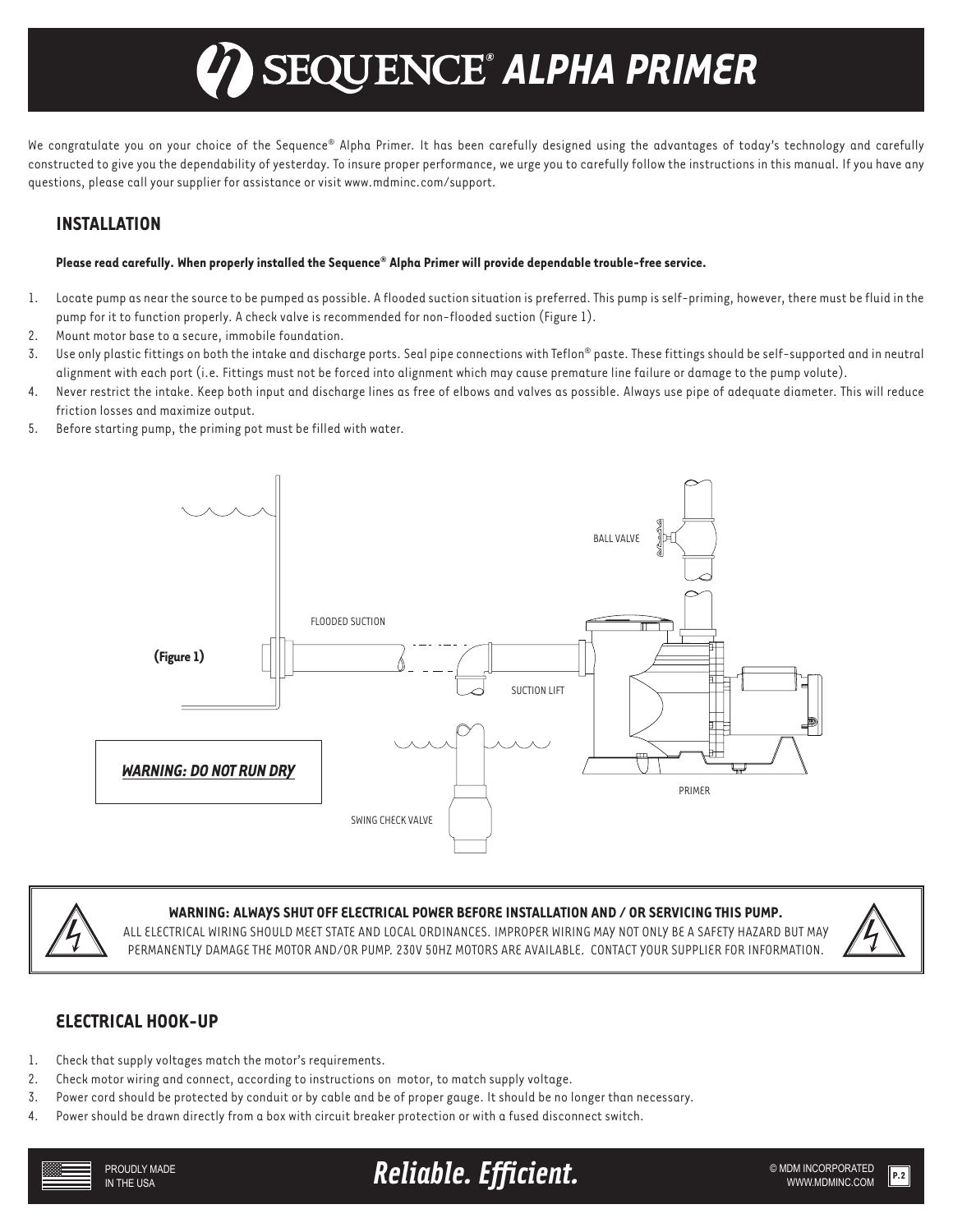### *® ALPHA PRIMER*

### **PUMP END ASSEMBLY**

- 1. Inspect all pump parts (O-ring, O-ring groove, impeller hub ID, motor shaft, etc.) and clean if necessary.
- 2. If replacing the seal, apply sealant in bracket bore hole and around seal case according to sealant instructions. We recommend using Gasgacinch®. Silicone sealant can also be used.
- 3. Press seal into bracket while taking care not to damage seal face.
- 4. Place slinger (rubber washer) over motor shaft and mount bracket to motor.
- 5. If replacing the seal, carefully lubricate the boot around ceramic piece and press it into the impeller hub making certain that the ceramic is in evenly the sealing surface should be parallel with the impeller hub.
- 6. Apply clean water to the carbon-graphite and seal seat sealing surfaces. Do not use silicon lubricants or grease.
- 7. Mount bracket to motor face.
- 8. Thread impeller onto shaft and install o-ring and screw. If required, remove motor end-cap and use a screwdriver on the back of motor shaft to prevent shaft rotation while tightening. Replace motor end cap.
- 9. Place diffuser over impeller and tighten the allen bolts used to hold diffuser in place. Note: Be sure diffuser is in an upright position. (The word "top" appears on the diffuser as an indicator).
- 10. Seat O-ring on diffuser. Assemble diffuser to bracket with 2 allen screws.
- 11. Seat O-ring in bracket slot and assemble casing to bracket.
- 12. Install drain plugs with its O-rings in casing drain holes.



### **DISASSEMBLY**

- 1. Shut off power to motor before disconnecting any electrical wiring.
- 2. Close all necessary valves on inlet and discharge lines and drain the pump by removing both drain plugs. The water will drain faster if you loosen the lid.
- 3. Disassemble bracket-motor assembly from casing by removing the nuts and bolts. (The casing may be left in-line).
- 4. Unscrew the two allen bolts and remove diffuser. Diffuser may need to be pried off with a flathead screwdriver.
- 5. Remove screw and O-ring from front side of impeller. Screw is a left-handed thread and loosens in a clockwise direction.
- 6. Remove cap covering shaft at back of motor. Unscrew the impeller by twisting counterclockwise while holding the shaft with a large screwdriver to prevent shaft rotation.
- 7. Remove ceramic piece from impeller (if replacing the seal).
- 8. Detach bracket from motor.
- 9. Remove seal from bracket by pressing out from the back (if replacing the seal). Do not dig out from the front.

| NO.            | <b>DESCRIPTION</b>                    | P/N             |
|----------------|---------------------------------------|-----------------|
| 1              | SEAL                                  | 1000.0414       |
| $\overline{2}$ | IMPELLER *DEPENDS ON MODEL            | CONSULT FACTORY |
| 3              | O-RING (CASING TO BRACKET)            | 9000.061        |
| $\overline{4}$ | CASING                                | 9000.070        |
| 5              | <b>DRAIN PLUG</b>                     | 1000.110        |
| 6              | O-RING (DRAIN PLUG)                   | 805-0112        |
| $\overline{7}$ | <b>DIFFUSER</b>                       | 9000.120        |
| 8              | O-RING (DIFFUSER)                     | 9000.121        |
| 9              | LID                                   | 9000.779        |
| 10             | <b>HARDWARE KIT</b>                   | 9000.502        |
| 11             | <b>SLINGER</b>                        | 1000.010V       |
| 12             | <b>BRACKET</b>                        | 9000.030        |
| 13             | 0-RING (LID)                          | 9000.777        |
| 14             | <b>STRAINER BASKET</b>                | 9000.778        |
| 15             | 2" ADAPTER (2 1/2" UNION X 2" SOCKET) | 9000.070-2      |